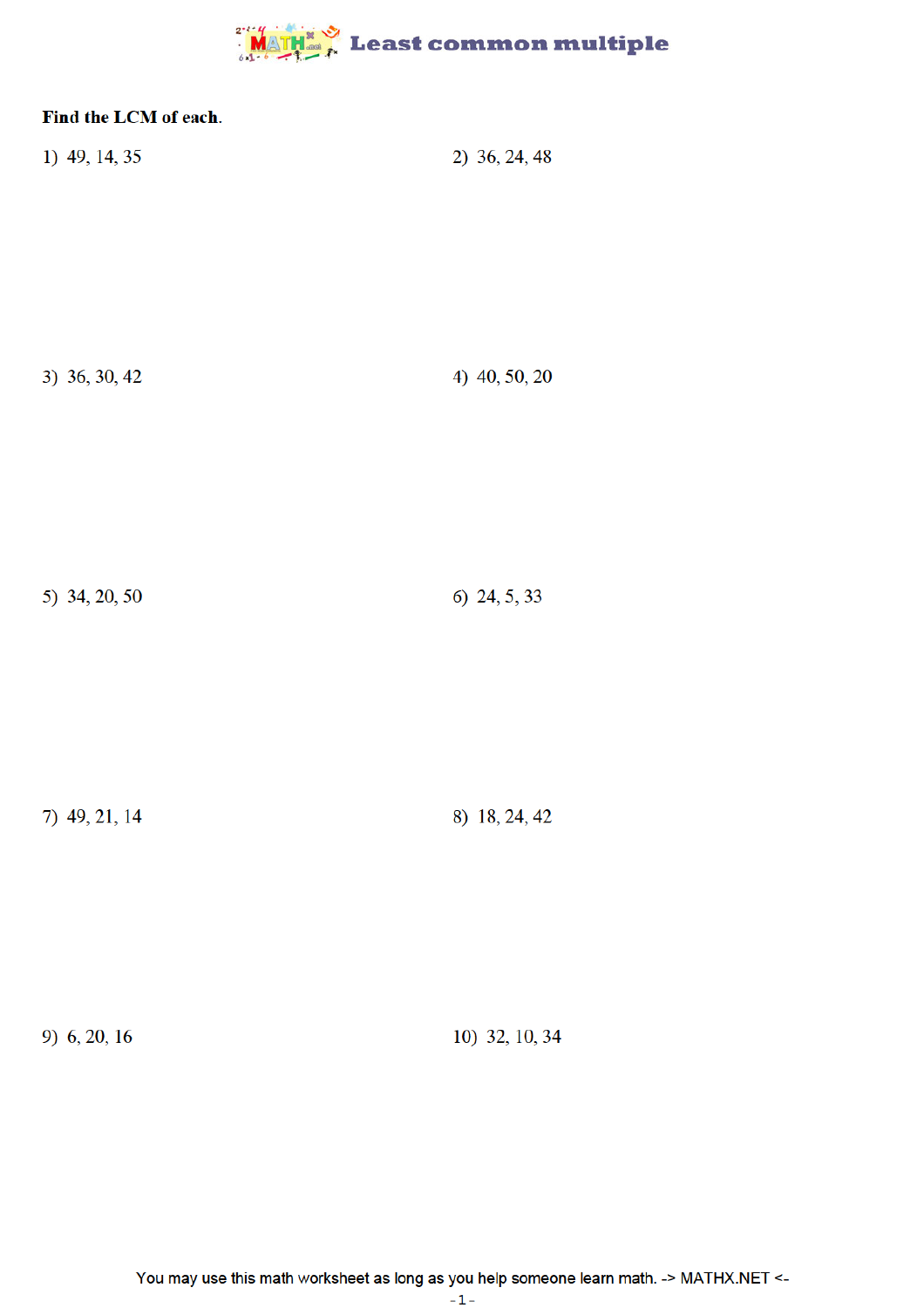| 13) 14, 35, 42 | 14) 16, 12, 40 |
|----------------|----------------|
|----------------|----------------|

15) 18, 27, 45 16) 15, 45, 50

17) 6, 48, 9 18) 40, 32, 16

19) 42, 36, 24 20) 44, 33, 22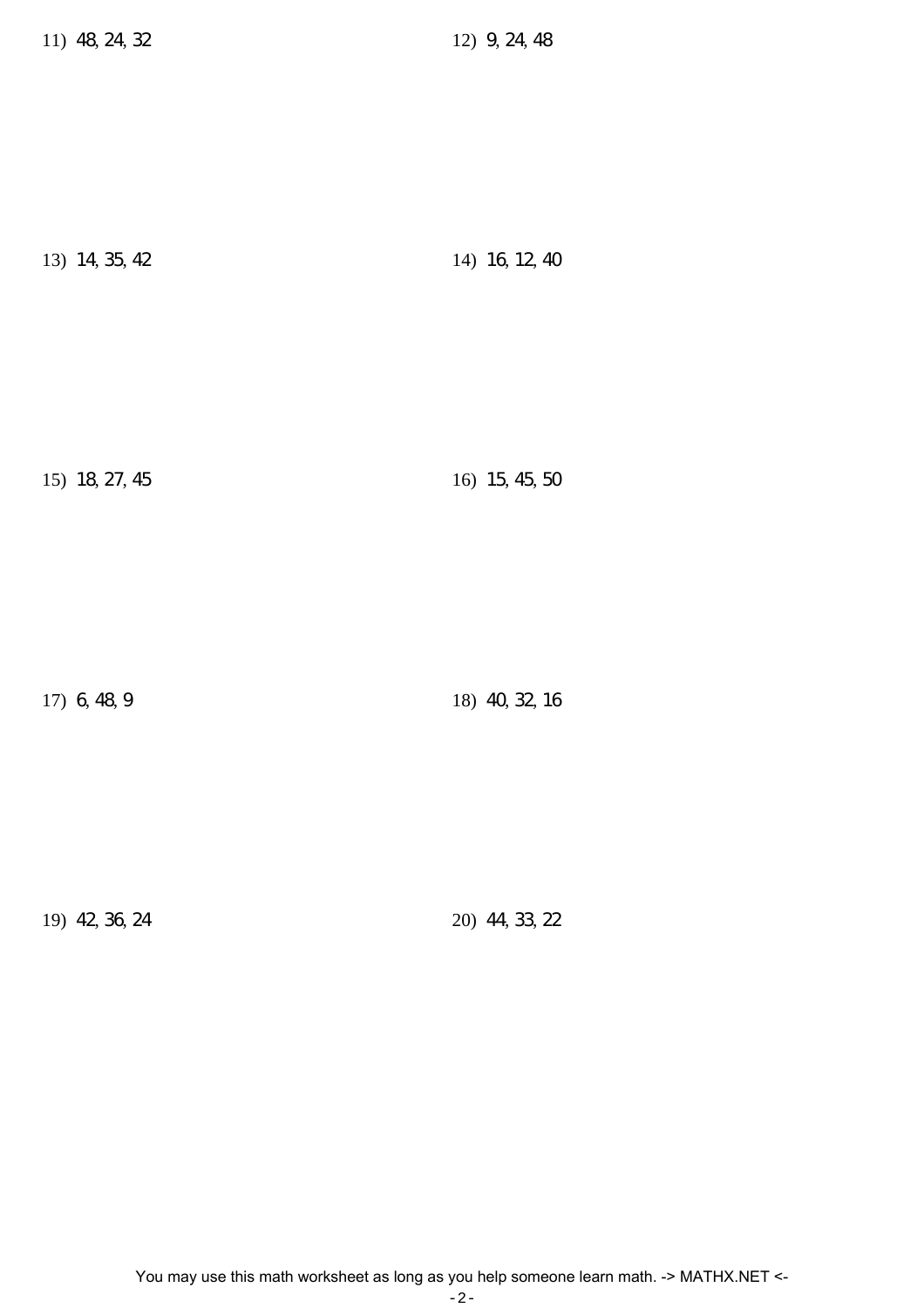| 23) 42, 49, 14 |  | 24) 30, 48, 36 |  |
|----------------|--|----------------|--|
|----------------|--|----------------|--|

25) 36, 45, 18 26) 30, 20, 15

27) 49, 42, 21 28) 12, 48, 36

29) 30, 48, 12 30) 15, 25, 10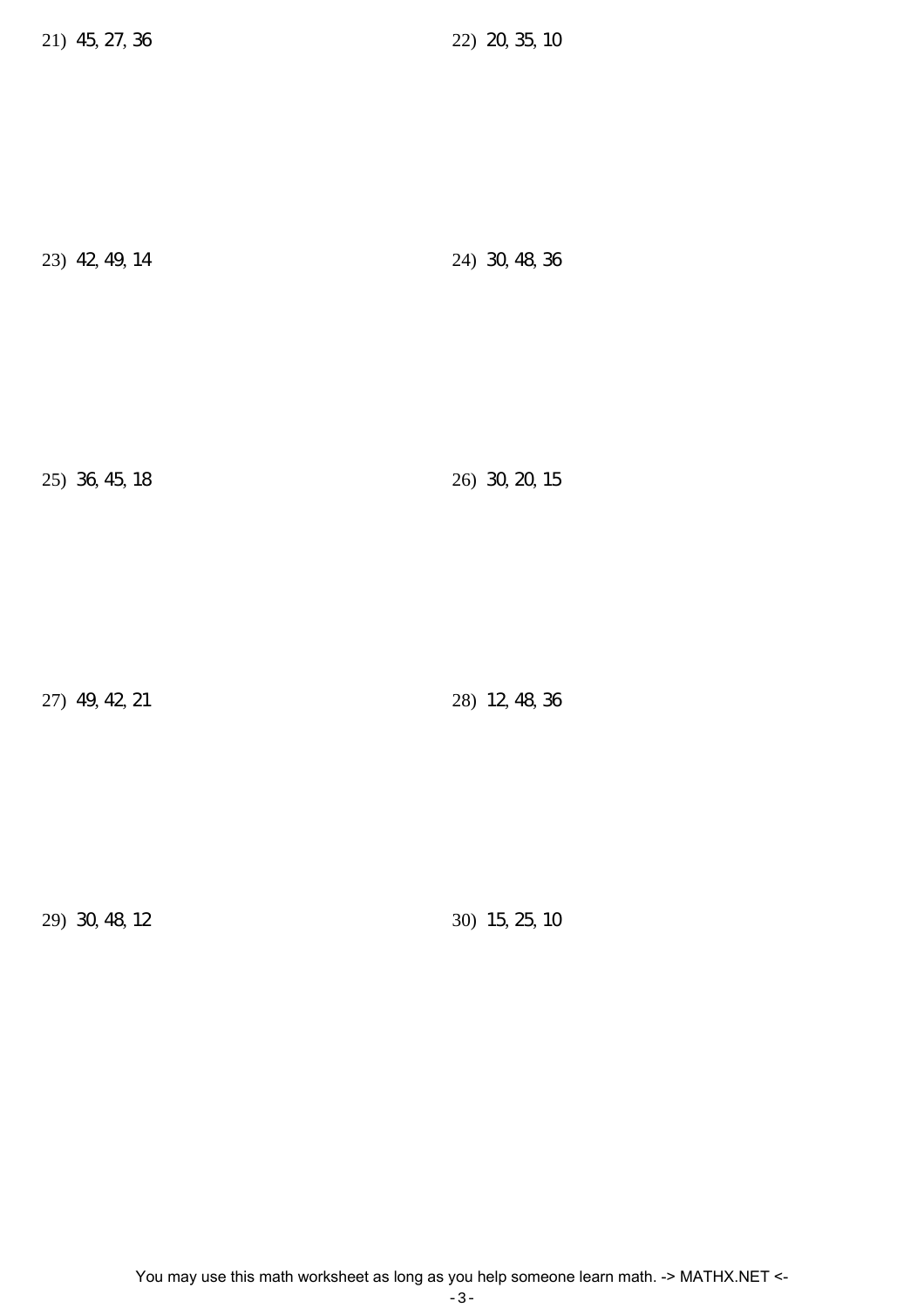| Find the LCM of each. |                      |
|-----------------------|----------------------|
| 1) 49, 14, 35         | 2) 36, 24, 48        |
| 490                   | 144                  |
|                       |                      |
|                       |                      |
|                       |                      |
|                       |                      |
| 3) 36, 30, 42         | 4) 40, 50, 20        |
| 1260                  | <b>200</b>           |
|                       |                      |
|                       |                      |
|                       |                      |
|                       |                      |
| 5) 34, 20, 50<br>1700 | 6) 24, 5, 33<br>1320 |
|                       |                      |
|                       |                      |
|                       |                      |
|                       |                      |
| 7) 49, 21, 14         | 8) 18, 24, 42        |
| 294                   | 504                  |
|                       |                      |
|                       |                      |
|                       |                      |
|                       |                      |
| 9) 6, 20, 16          | 10) 32, 10, 34       |
| 240                   | 2720                 |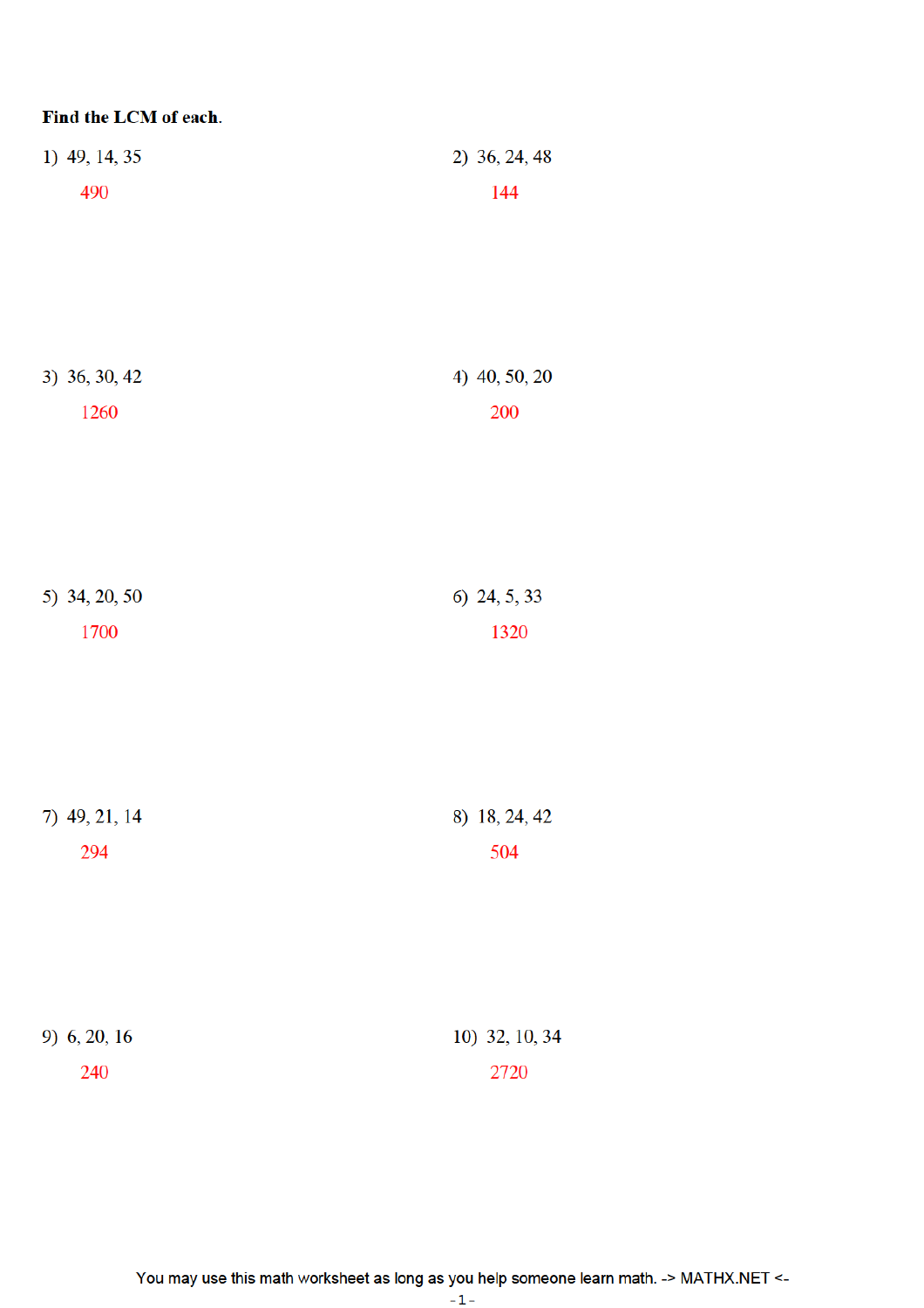| 11) 48, 24, 32 | 12) 9, 24, 48  |
|----------------|----------------|
| 96             | 144            |
|                |                |
|                |                |
|                |                |
|                |                |
| 13) 14, 35, 42 | 14) 16, 12, 40 |
| 210            | 240            |
|                |                |
|                |                |
|                |                |
|                |                |
|                |                |
| 15) 18, 27, 45 | 16) 15, 45, 50 |
| 270            | 450            |
|                |                |
|                |                |
|                |                |
|                |                |
| 17) 6, 48, 9   | 18) 40, 32, 16 |
| 144            | 160            |
|                |                |
|                |                |
|                |                |
|                |                |
| 19) 42, 36, 24 | 20) 44, 33, 22 |
| 504            | 132            |
|                |                |